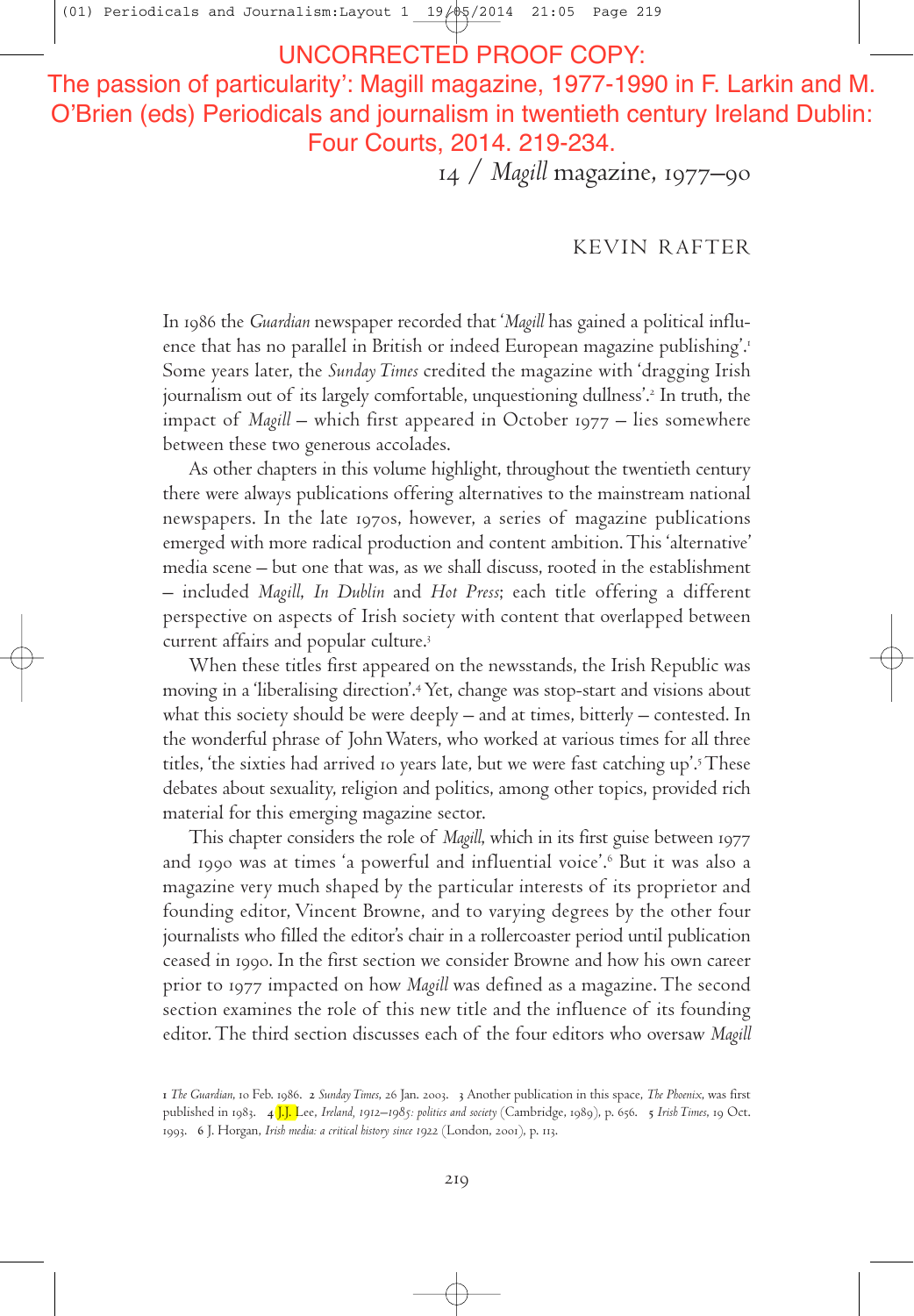after  $1983$  when Browne – while still owner of the magazine – shifted his attention to the role as editor of and shareholder in the *Sunday Tribune* newspaper. The final concluding section addresses the issue of the failure to sustain publication, and the legacy of this magazine title.

#### THE PROPRIETOR

*Magill* was not Vincent Browne's first foray into magazine editorship or his first involvement as an owner. Having written for the *IrishTimes* while a student, contributing 'UCD Notes', he spent several months in 1967 working as a television researcher in RTE. His first serious break came in the summer of 1968 when he persuaded the *Irish Times* to commission articles about developments in eastern Europe. The timing was excellent. The <mark>reformist</mark> communist government in Czechoslovakia had embarked upon a process of political and economic reform. The strategy led to unease in Moscow where the Soviet Union leadership feared a threat to communist hegemony in eastern Europe. 'The Soviet Army obligingly invaded Czechoslovakia just before I went there. I was one of the last to get in over the Austrian border', Browne later recalled.

Along with the *IrishTimes* he also filed copy for *Nusight*, a Dublin-based publication, which had been established as a'weekly youth and student newspaper' in late by the Union of Students in Ireland. Unfortunately, insufficient students were attracted by the mix of political, foreign and sports news.The publication failed to secure sufficient advertising, and was a financial drain on the student organisation. Early in 1968 a new strategy was adopted with *Nusight* being transformed from a student publication into a national monthly one with an emphasis on political and social affairs.

Michael Keating, a future Fine Gael and Progressive Democrat politician and controversial businessman, edited the first issue in magazine format. Several experienced journalists contributed to the monthly publication, including Dick Walsh and Michael McInerney of the *Irish Times* on politics and Tom O'Dea of the *Irish Press* on television. During the general election, writers included Garret FitzGerald, Eoghan Harris and Justin Keating. Given the magazine's new national news agenda, it promoted Browne's articles from Czechoslovakia: 'Under the guise of being a student he managed to stay [in Prague] and spent his time sending back spectacular first hand-reports to the *Irish Times*. On 19th September he telexed this exclusive report to *Nusight*'.

Browne took over as editor of *Nusight* in August 1969. The cover story was on the state of Irish show jumping but what would become more familiar

7 Irish Times, 16 Apr.1983. 8 Nusight, 13 Oct. 1967. 9 Ibid., Oct. 1968.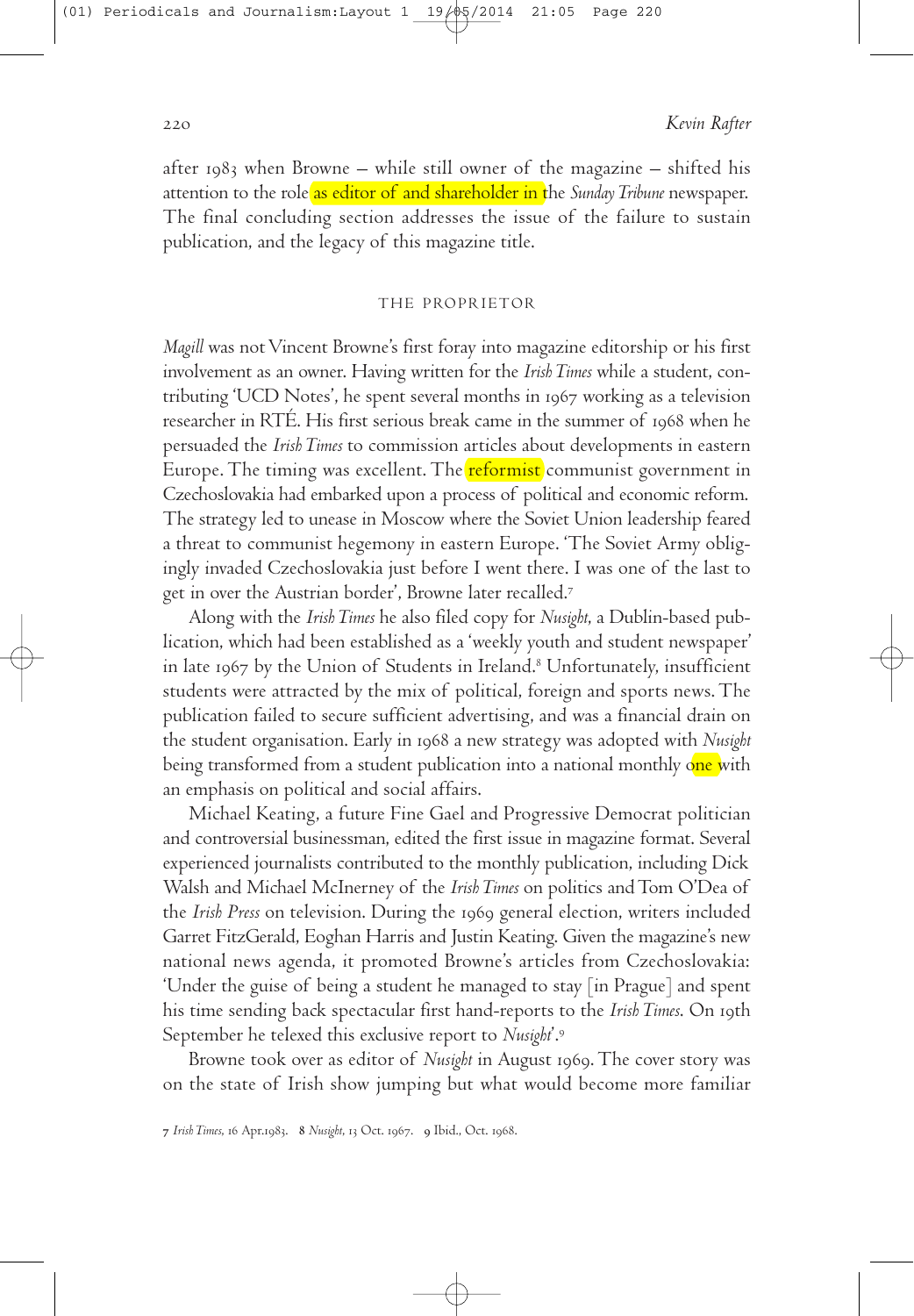Browne themes were evident on the inside pages.There was a strong emphasis on party politics.The issue included short interviews with newly appointed parliamentary secretaries (junior ministers), including Gerry Collins of Fianna Fáil. Like Browne, Collins hailed from west Limerick and the two men had sparred in student politics at UCD. Browne wrote of Collins that 'there is the sly way he tells you things confidentially and "off the record". About how carsick he has been since, due to his appointment, he is now driven everywhere. With delightful sheepiness he shows you the bottle of Milk of Magnesia he carries around'. Collins would feature prominently in future Browne publications.

The violence in Derry in August 1969 dominated Browne's second issue as editor. It was claimed that the September 1969 issue sold its full print run of 40,000. Ian Paisley made the cover of the October 1969 issue while the bulk of the November issue was devoted to poverty in Ireland. It noted that 'in terms of its wealth, Ireland cares less for the weaker and poorer section of its community than any other country in Europe with the exception of Portugal.Yet the popular myth is that there is no poverty in Ireland'.

Browne wrote his first big political scoop in the same issue. The article described a split in cabinet over policy on Northern Ireland and that consideration had been given to sending the army across the border. 'On at least two occasions the Government was in danger of breaking up and that it did not do so was due more to the fortuitous turn of events than anything else'. The exclusive did not gain much traction: 'the political correspondents threw cold water on it', Browne later said.<sup>13</sup> But the *Nusight* journalist was convinced of the accuracy of his reporting: 'The primary source of the story was Charles Haughey with whom I had begun to form a friendship. Brian Lenihan was also a help as was Gay Byrne's wife, KathleenWatkins, because her brother drove Kevin Boland to Áras an Uachtaráin after Dev called him to persuade him not to resign'.

Several months later the country was engulfed in political crisis when the illegal plot to import arms was dramatically revealed with the ministerial sackings of Haughey and Neil Blaney, and Boland's resignation. In dramatic fashion Browne returned to these events when he was editor of *Magill*. Indeed, the subjects that featured strongly in *Nusight* under Browne – party politics, redistribution of wealth and Northern Ireland – continued to preoccupy and dominate his entire career in journalism, and each would later provide cover stories for *Magill*. It would not be incorrect to describe these issues of *Nusight* as pilots for *Magill*.

Despite claims of healthy sales, *Nusight* did not appear in the first three months of 1970. It was reported that Browne and Gordon Colleary – both later share-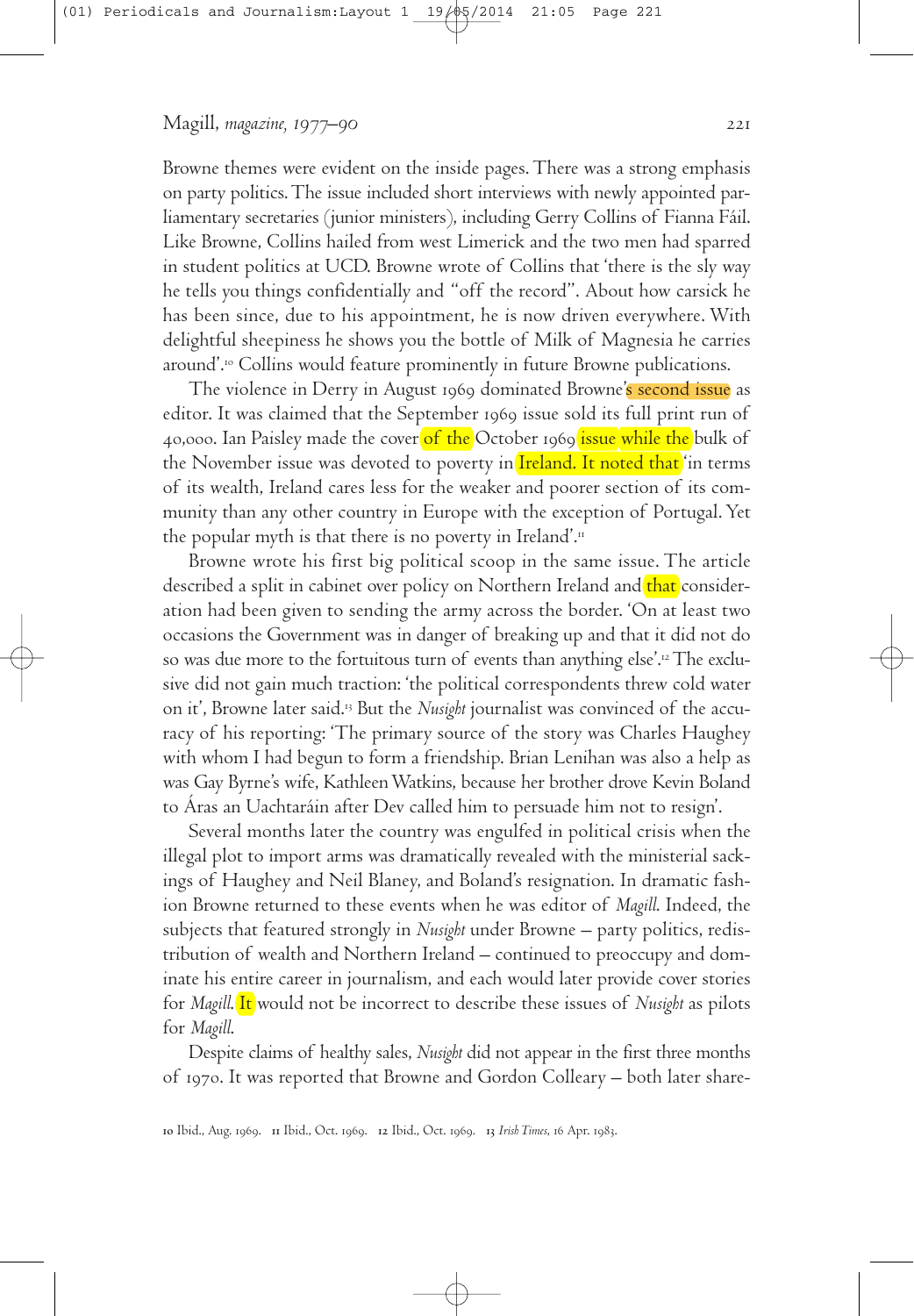holders of *Magill* and the *SundayTribune* – had taken a financial stake in the title. The magazine reappeared in April 1970. 'We regret the suspension of publication of *Nusight* in January, February and March which was due to acute financial difficulties.We have now partially solved our problems and hope to have achieved a final solution by the end of April', Browne wrote. The April issue featured what emerged as another long-time Browne interest – the Kennedy family. Robert Kennedy was on the cover with the headline 'The Kennedy Dynasty' while the following month the cover story focused on the Catholic Church with a photograph of Pope Paul VI. It was the final issue of the magazine.

After *Nusight* folded, Browne moved into national newspaper journalism, working first as a reporter with the Irish Press Group and later Independent Newspapers. He toyed with the idea of starting a new Sunday publication but it was not a realistic option: 'by that time I had a very maverick image. It would have been impossible to get the necessary backing for a Sunday newspaper. I realised I would first have to achieve something in publishing terms'. That 'something' was to be *Magill*.

## 'MAGILL' ARRIVES

A monthly current affairs magazine, *Magill* was first published in October and appeared continuously until August 1990.<sup>17</sup> At its best *Magill* was home to some great journalism, and many fine journalists made their first impression on its pages. Although Browne moved between the position of editor and publisher, his editorial fingerprints were evident across the publication. Browne identified five themes for the magazine, and these dominated its editorial pages – civil liberties, Northern Ireland, women's rights, the redistribution of wealth and the issue of accountability. In focusing on these areas, Browne also defined the kind of journalism he envisaged for *Magill*:

The whole purpose of journalism is to enforce accountability on the part not just of public bodies but on the part of all institutions of power in society.Thus journalism is concerned not just with Governments but also with police forces, bureaucrats, courts, big business, trade unions, churches, even newspapers themselves.

Interestingly, however, Browne's 'manifesto' for *Magill* was published in its centenary issue in January  $1985$  rather than in its inaugural issue in October 1977.

<sup>14</sup> Ibid., 14 Feb. 1970. 15 Nusight, Apr. 1970. 16 Irish Times, 16 Apr. 1983. 17 Magill went fortnightly between Mar. and July 1985. It closed in Aug. 1990 but re-emerged in 1997 for eleven further issues under Browne's stewardship. 18 *Magill*, Jan. 1985.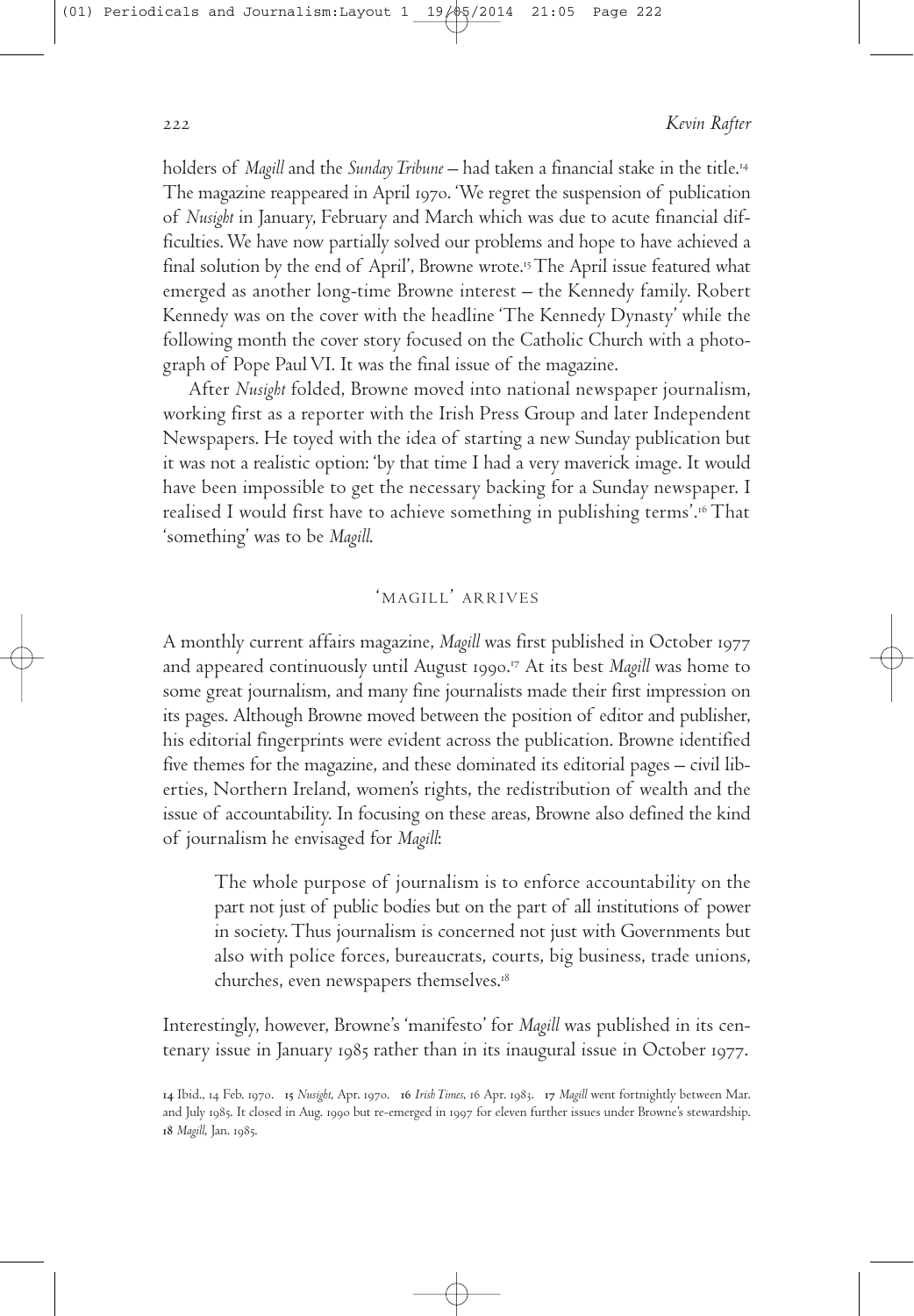The first issue arrived without editorial fanfare, although the collection of interests and issues that attracted Browne's attention throughout his journalistic career was evident.The magazine offered a varied read with a strong focus on politics backed by coverage of business and sport. In some respects a relatively niche publication like *Magill* – notwithstanding its influence, on occasions – reflected the personality of its dominant editor/owner. As Colm Tóibín observed, 'Vincent would have been, I think, a typical reader of the magazine. What he set about essentially was to design a magazine around himself'." $^{\circ}$ 

As editor from 1977 to 1983, Browne established *Magill*'s presence with both his peers and the reading public by delivering several dramatic works of journalism.The title was not, however, an investigative magazine although throughout its period of publication *Magill* published several important journalistic investigations. This initial period in the magazine's history is probably best remembered for issues that examined the role of Sinn Féin theWorkers' Party (April and May 1982) and also the publication of the 'Berry Diaries' (May, June and July  $1980$ ) which re-opened debate about the arms crisis of  $1970$ .

There were libel threats over the arms crisis exposé based on allegations by Peter Berry, a former senior civil servant, about Jack Lynch's knowledge of the plan to import arms. Lynch insisted – as he had done since the revelations first emerged  $-$  that his first knowledge of the affair came in April 1970. But the 'Berry Diaries' presented an alternative thesis that Lynch had known from as early as October or November 1969 about the conspiracy to import arms. The allegations were explosive coming on the tenth anniversary of the dramatic affair that had led Lynch to sack two members of his government. Printers refused to deal with the magazine and distributors were uneasy. Browne was, however, determined to tell his story.Without local printers he was forced to go to the United Kingdom. The editor and his staff undertook distribution duties. Browne even sold the magazine from his car.

These arms crisis issues were undoubtedly the high point in the entire history of *Magill* and remain probably the biggest journalistic achievement of Browne's wide-ranging media career. It was also the story that moved *Magill* beyond its niche market and established the magazine with the wider public. Gene Kerrigan recalled the work involved in distributing the magazine: 'I went to some places I'd never even heard of before then. Some newsagents had never heard of *Magill* and they wouldn't take it. Others said "that the magazine they're talking about on the radio"'. Sales of the June issue hit a historic high of 80,000 copies, and established *Magill* in the public mind as a publication for investigative journalism.

19 N. Kavanagh, '*Magill*: maverick or mainstream magazine?' (MA, Dublin City University, 1997), p. 4. 20 Interview with Gene Kerrigan.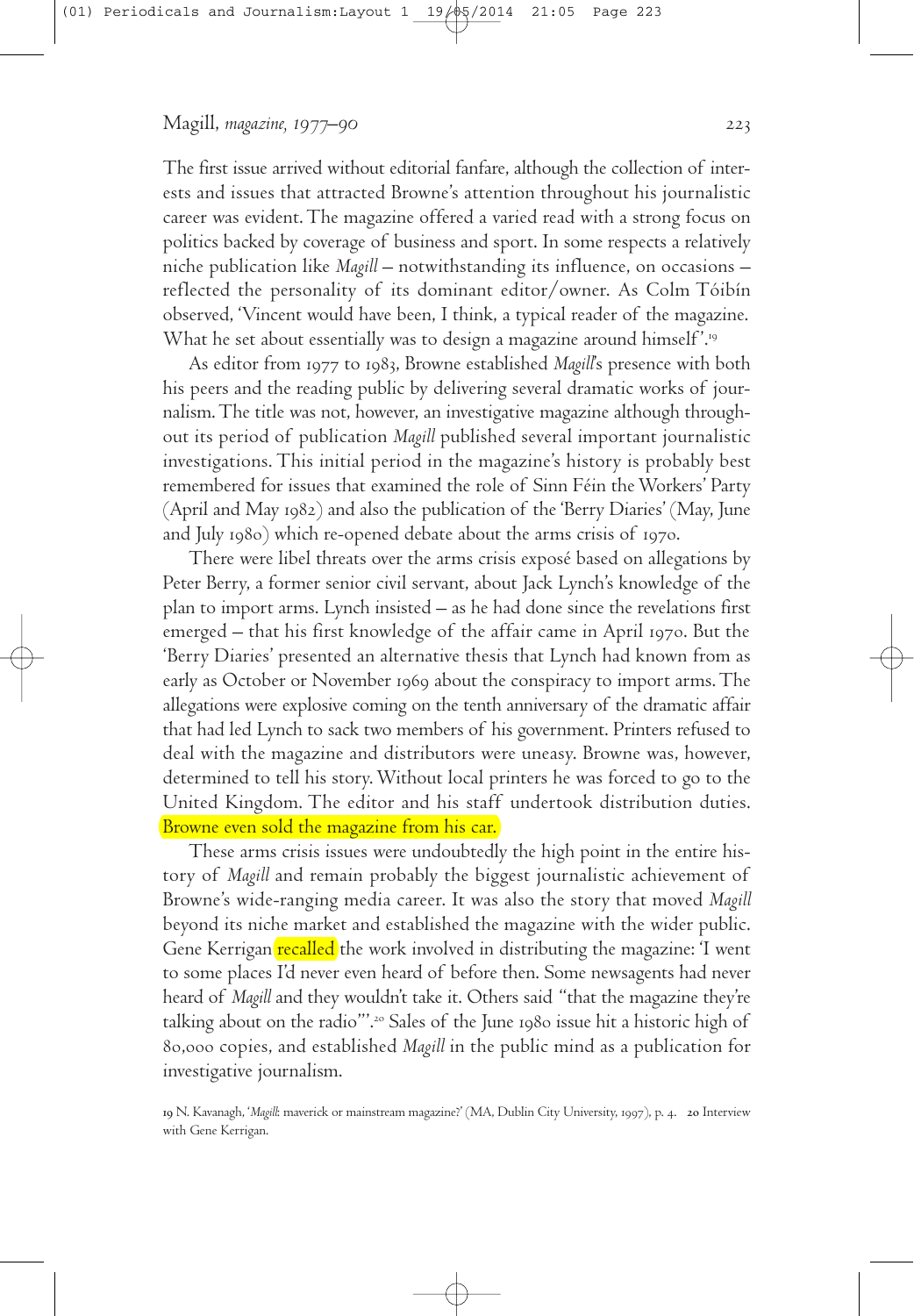There were other scoops, including a series of 'exclusive' interviews with the Provisional IRA. The August 1978 issue of *Magill* included 'an exclusive authorised interview with the IRA'. A senior member of the Provisional IRA was given permission by the organisation's army council to speak to Browne on their behalf. During the wide-ranging interview the IRA man provided answers of considerable authority. He spoke about the reorganisation of the movement to prevent British intelligence infiltrating its structures, the development of new bombing making capabilities and the intention to resume attacks in Britain. Up to 1990 there were several interviews with IRA members that now provide a valuable historical record of the evolution of thinking within that paramilitary organisation. These interviews offered a rare opportunity to gain a specific insight into thinking within the IRA, especially as the Section 31 broadcasting ban meant republicans were not interviewed on radio or televison programmes in the Irish Republic. Moreover, few national newspapers at the time afforded the IRA the space to outline its perspective in such an unmediated environment as the question and answer format generally favoured by the magazine. As a result, throughout the 1980s the highly nuanced debate underway in the republican movement about electoral politics and violence was played out in *Magill*.The magazine's interest, however, lay with the extremes – the IRA on one side, loyalists and hardline unionist leaders like Ian Paisley on the other.The reportage was serious and responsible, but through this limited editorial focus the wider social and political context to the conflict was generally neglected.

Beyond Northern Ireland, the magazine also gave prominence to several other subjects neglected by the national media, including the treatment of mental health patients.The pairing of reporter Helen Connolly and photographer Derek Speirs and their work on a six-month investigation delivered a powerful combination of text and image. Arising from an idea by Speirs, the investigation involved visiting twelve of the country's thirty-six public psychiatric hospitals. The extensive report noted that 'over 14,000 people, more than the population of Kilkenny, live in mental hospitals in Ireland' while the magazine observed that 'the conditions they [Connolly and Speirs] met in most of these hospitals appalled them, in spite of attempts in some of the hospitals to do a special clean-up operation prior to their visits'.

In the early issues of *Magill* Browne shared editorial responsibilities with Mary Holland, a respected print and broadcast journalist. But, like many others, Holland did not last long with the new venture. She later recalled that '[Browne] was talking about stories that nobody else dared to do in what was then a very

<sup>21</sup> K. Rafter, 'Bombers and mavericks: *Magill* magazine's coverage of Northern Ireland 1977–90', *Media History*, 17:1 (2011), 61-75. 22 Magill, Oct. 1980.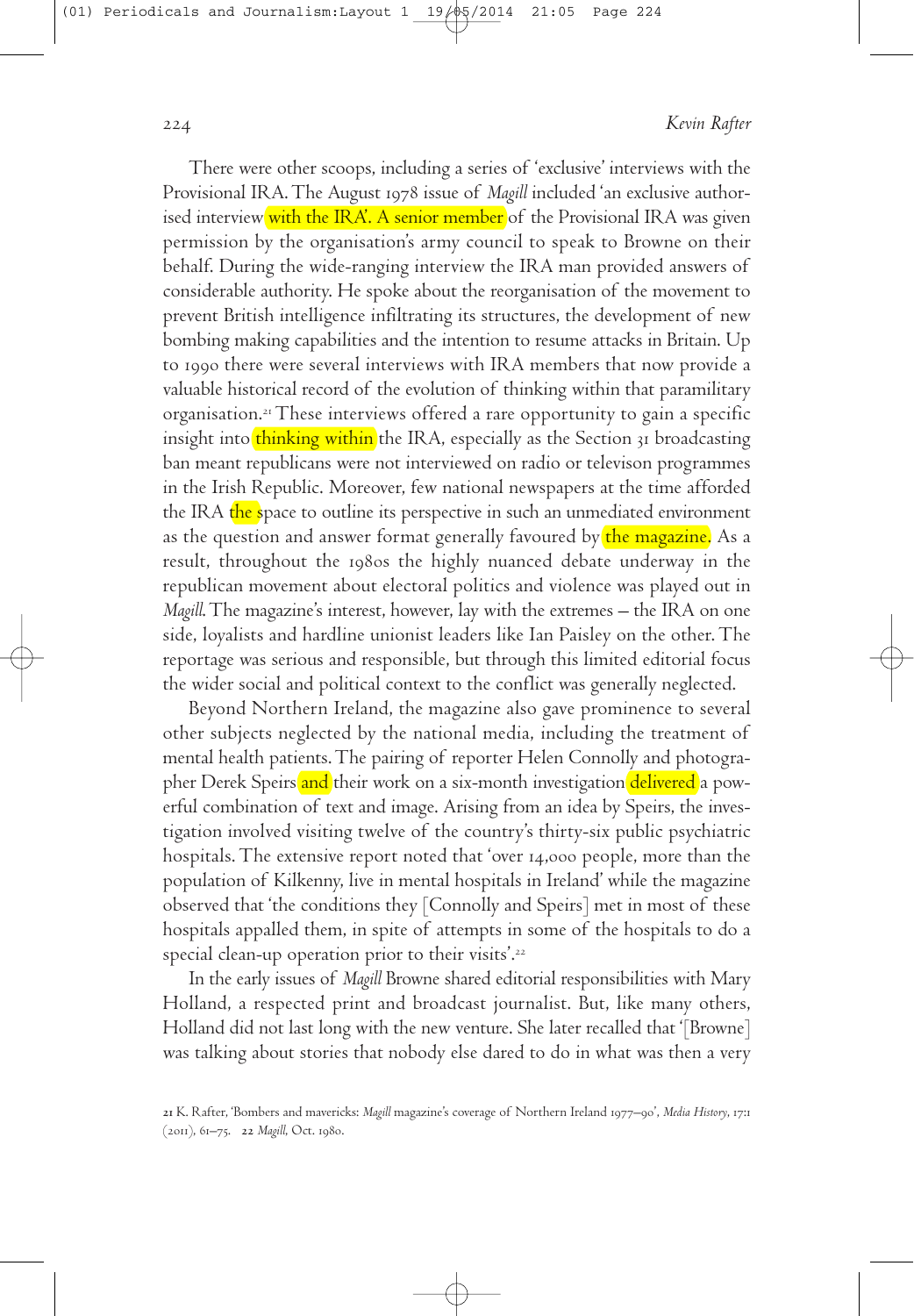cozy Irish society. On the other hand he could be very cruel to people and didn't seem to expect them to take it personally'. This balancing of generosity and aggravation would be a defining feature of relations between Browne and those who edited *Magill* once he departed to focus his energies on the *Sunday Tribune* newspaper.

#### THE EDITORS

At various stages from 1983 to 1990, Colm Tóibín, Fintan O'Toole, Brian Trench and JohnWaters edited *Magill*. It was one of the weaknesses of the publication that no sustained period of stability prevailed once Browne exited as editor. This editorial upheaval – which was a hallmark of *Magill*'s history – was very much tied to Browne's personality and management style. Waters accurately described the reaction many felt towards Browne: 'I was baffled by him, fascinated by him, scared of him, in awe of him'.

Browne was far from an easy employer. Rows and bust-ups were frequent; tears in the office were not uncommon. He gave many young reporters their first break but the force of his hostility broke others.The *Magill* editors shared similar experiences with their publisher, whose main focus from 1983 onwards was as editor of and shareholder in the *SundayTribune* newspaper.The nature of relations is most evident in the choice of the monthy cover image.While Browne relinquished direct editorial control – although each editor was briefed on the type of journalism that defined *Magill* – he retained a veto over the cover image.

For a news magazine the cover is an opportunity for the publication to set itself apart from its competitors on the newsstand. In this respect the cover of a magazine serves as a 'letter of introduction to its readers'. Browne's commerical sense came to the fore in arguments about cover stories and images. He wanted recognisable names and photographs to attract potential purchasers. The magazine also borrowed the familiar red frame from *Time* covers which has been described as a graphic device to 'enhance the central illustration'. The cornerflap also used by *Time* to promote inside content also became a favourite with *Magill*.

Paddy Agnew, who worked as a reporter on the magazine, recalled that, 'the cover was the most talked about, and the most agonised thing, every month. It was torture. If Vincent believed we got the cover wrong, sales were lost. Several versions of a cover – and several different covers – were mocked up every

<sup>23</sup> The Guardian, 24 Jan. 1994. 24 Interview with John Waters. 25 N. Angeletti & A. Oliva, *Magazines that make history: their origins, development, and influence* (Gainesville, FL, 2004), p. 48. 26 Ibid., p. 44.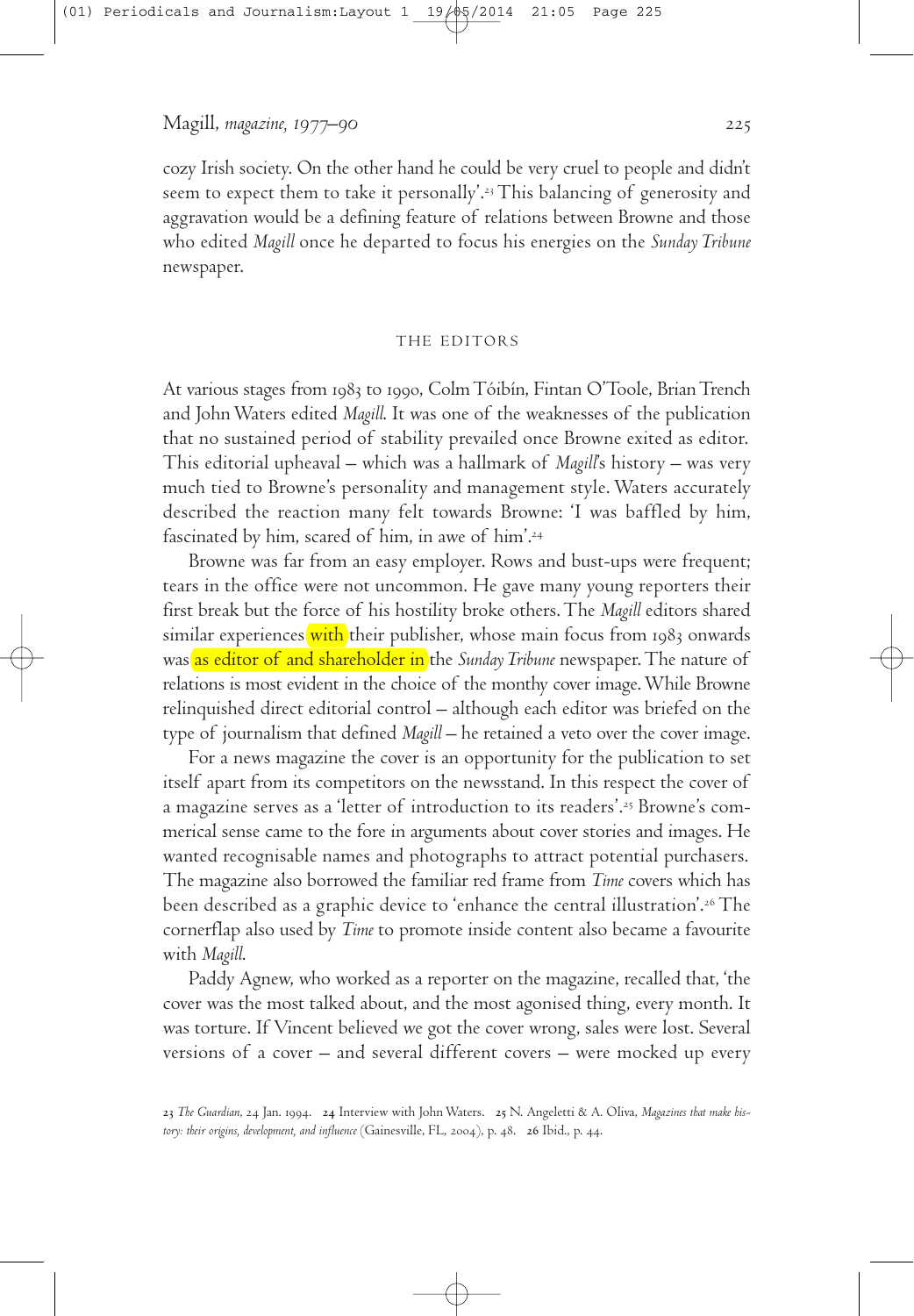month'. Derek Speirs also witnessed these exchanges: 'When Vincent didn't like a cover you'd say to yourself  $-$  "Fucking hell, we're going to be for a few more hours yet". But he was often right'.

Rows over the cover story and image dominated the monthly publication cycle. 'Vincent would appear on deadline day. He would snort and sniff at content ideas. And then his view of the cover would emerge', Brian Trench recalled. On one occasion Browne, unimpressed with the cover choice, wanted the cyclist Stephen Roche as the cover story. But the decision to alter the cover was taken so late that it was impossible to change the positioning of the Roche article which – despite now being the cover story – was located at the very back of the magazine. Colm Tóibín had similar experiences: 'I wanted to put John Hume on the cover but Vincent said no. It wasn't that he didn't like John Hume, but he knew the cover would not help sell the magazine'. For JohnWaters, a discussion over a cover image was the final source of conflict before he tendered his resignation as editor. He had planned to have the poet Brendan Kennelly on the cover with the headline 'the passion of particularity of Brendan Kenneally'. Browne was unimpressed. 'Is this a profile or what?', he asked, before adding another question about the cover headline, 'and what the fuck does that mean?'.

A relatively small-scale operation such as *Magill* – and similar to other publications at that time such as *Hot Press* and *In Dublin* – survived on cover-sales revenue and advertising. It is not unsurprising, therefore, that priority was given to the choice of cover image. *Magill* was after all a commerical undertaking, and its closure in 1990 was in part due to mounting losses. Profits in previous years were helped by that fact that the magazine unlike the national newspapers in the late 1970s and early 1980s was able to offer colour pages to advertisers keen to target a medium-to-high income readership. Companies promoting financial services, alcohol, cars and other consumer and lifestyle products dominated the advertising pages. As Fintan O'Toole noted, 'it was relatively radical politically yet it survived for a long time as the darling of corporate enterprise and it survived on pretty expensive colour advertising from pretty major, respectable clients'.

#### COLM TÓIBÍN (JANUARY 1983–MARCH 1985)

The first editorial transition took place in January 1983 when Colm Tóibín was recruited. Browne had initially offered Tóibín a job with the soon-to-be relaunched *Sunday Tribune*, but was turned down. He returned with another

<sup>27</sup> Interview with Paddy Agnew. 28 Interview with Derek Speirs. 29 Interview with Brian Trench. 30 Interview with Colm Tóibín. 31 Interview with John Waters. 32 Kavanagh, Magill: *maverick or mainstream magazine?*, p. 3.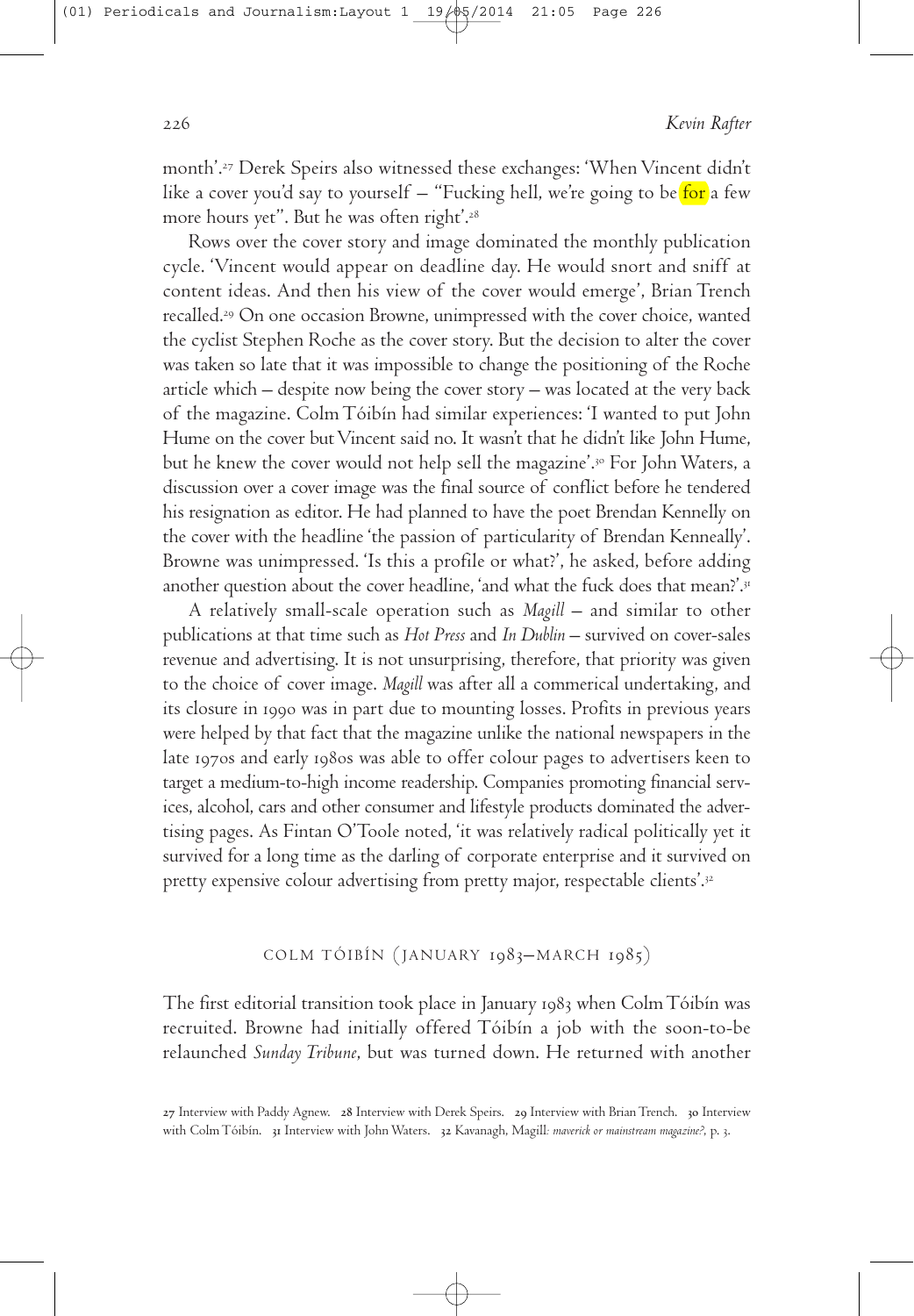proposal.The two men met in O'Donoghue's public house on Merrion Row in Dublin, adjacent to the *Magill* offices. 'I want to offer you a job?', Browne said. 'It doesn't matter. I'm not interested',Tóibín replied – after which he enquiry about the job on offer. 'I was going to ask you to edit *Magill*', Browne said. 'Yes, I'll take that', came the immediate reply.33

There were concerns for the future of the magazine with Browne's exit. Gene Kerrigan, who was a long-time writer for *Magill*, was conscious of this danger: 'there was an expectation that whenVincent left as editor that advertising would fall off and that the editorial quality would drop. But that didn't happen although it was a different magazine under Colm, and he was probably a better overall editor'.

With magazine production and editorial experience acquired at *In Dublin* – and his interest in culture and the arts –Tóibín quickly put his individual stamp on the publication. As Kerrigan explained, 'Colm saw the magazine as a whole whereas Vincent could get fixated on one subject and then he wanted the definitive article on that subject. Colm was better at communicating with people about what needed to be done and he was more patient'. Mark Brennock, a young reporter underTóibín, contrasted the approach: 'Vincent had given the magazine a sharp news focus. Colm brought writing to the magazine which he grafted onto the current affairs'.

Tóibín was influenced by the 'new journalism' in the work of American writers such as Tom Wolfe, Gay Telese and Hunter S. Thompson, and what has been described as 'an unprededented outpouring of creative nonfiction' in the 1960s and 1970s in the United States. $^{37}\mathrm{To}$  the facts and figures of stories  $\mathrm{Toibín}$ added another dimenstion – observational writing – that was evident in numerious stories including *A Woman in Gangland* (December ), which was written in the narrative of a fictional work.

When Brennock pitched an idea of capturing life begging on the streets in Dublin in June 1983, Tóibín saw potential in the idea but he did not want reporters out on the street in the summer months. 'Let's wait until January', he suggested. A compromise was reached.They would hit the streets in November. The reporters had to experience the harsh reality of homelessness. In preparation Tóibín handed over a copy of *Down and Out in Paris* by George Orwell. 'He was like that. He wouldn't give you a piece of journalism. It would be a work of literature', Brennock recalled. Maggie O'Kane had a similar experience. When working on a crime story in 1983, Tóibín gave her a copy of Truman Capote's *In Cold Blood*.

33 Interview with Colm Tóibín. 34 Interview with Gene Kerrigan. 35 Interview with Gene Kerrigan. 36 Interview with Mark Brennock. 37 M. Weingarten, *The gang that wouldn't write straight* (New York, 2005), p. 7. 38 Interview with Mark Brennock.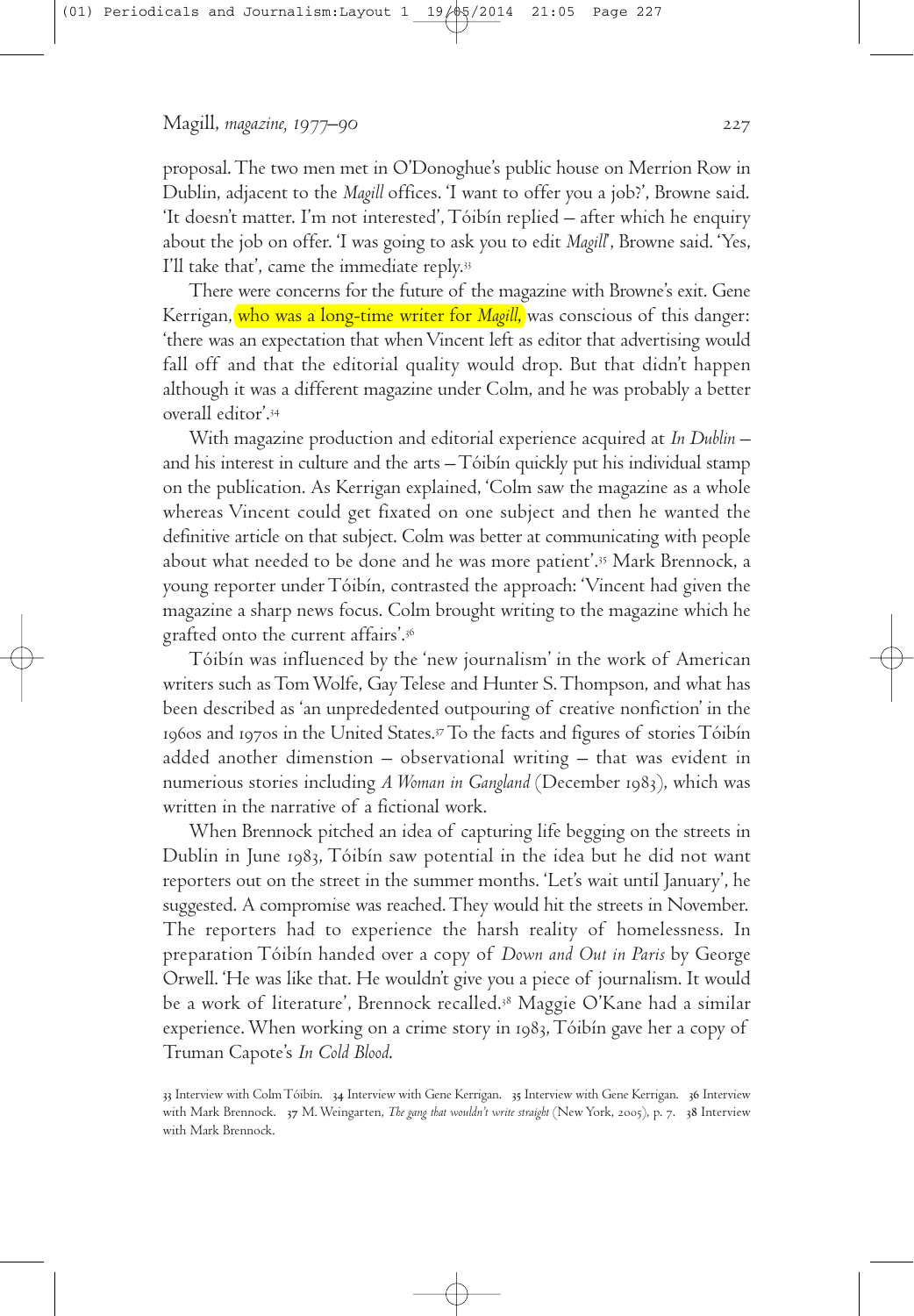UnderTóibín there was greater thought to the written piece, not just the news scoop. He would take a reporter's typed pages and, with pen, mark up changes for rewriting. 'It was a teaching hospital for young journalists.You were taught how to look at things. And that was because Colm was passionate about writing'. Brennock recalled submitting his first piece forTóibín: 'I wrote the article – it was a fairly short piece – but I rewrote it about six times. Colm was making suggestions. Eventually he sat at the typewriter. "Just tell me the story", he said. So I told him the story and he typed, and it worked'.

## FINTAN O'TOOLE (OCTOBER 1985-SEPTEMBER 1986)

Tensions with Browne eventually ledTóibín to resign as *Magill* editor in February . A replacement was difficult to find given the particular skill set required and Browne's difficult reputation as proprietor. Fintan O'Toole eventually agreed to become editor in September 1985. He would only remain in the job for twelve months but in that time he brought an extraordinary range and depth of interests on the pages of the magazine.

Irish politics was defined in this period by political battles between Garret FitzGerald and Charles Haughey as well as the internal controversies in Fianna Fáil and societal debates on social issues such as divorce and abortion. O'Toole maintained the magazine's strong focus on political issues but built onTóibín's emphasis on culture and the arts. 'Fintan had a capacity to write about a huge range of topics', Derek Speirs recalled. By way of illustrating the range O'Toole offered, Speirs recalled a 'conversation' feature in the November issue involving Seamus Heaney and Joseph Brodsky, the Russian exiled writer. Speirs was tasked with capturing images of the two poets in conversation in an upstairs room in theTaraTowers hotel overlooking the trainline and the sea. 'I don't think a single other editor in Dublin would have understood how interesting that would have been. I didn't know who Brodsky was beforehand. But, here, Fintan had got two legends into one room'.

A particular strength of *Magill* in this mid-1980s period was the journalism of Gene Kerrigan, described by one editor was 'the master of narrative storytelling'. Possibily the best example of Kerrigan's journalistic approach was his line-by-line anatomy of the Kerry Babies tribunal report in late 1985. Having sat through the tribunal's public hearings, Kerrigan wrote a twenty-four page article on the case as the cover story for the 30 May 1985 issue. When the tribunal's report was published, Kerrigan's reaction was immediate: 'when I read

39 Ibid. 40 Ibid. 41 Interview with Derek Speirs. 42 Interview with Brian Trench.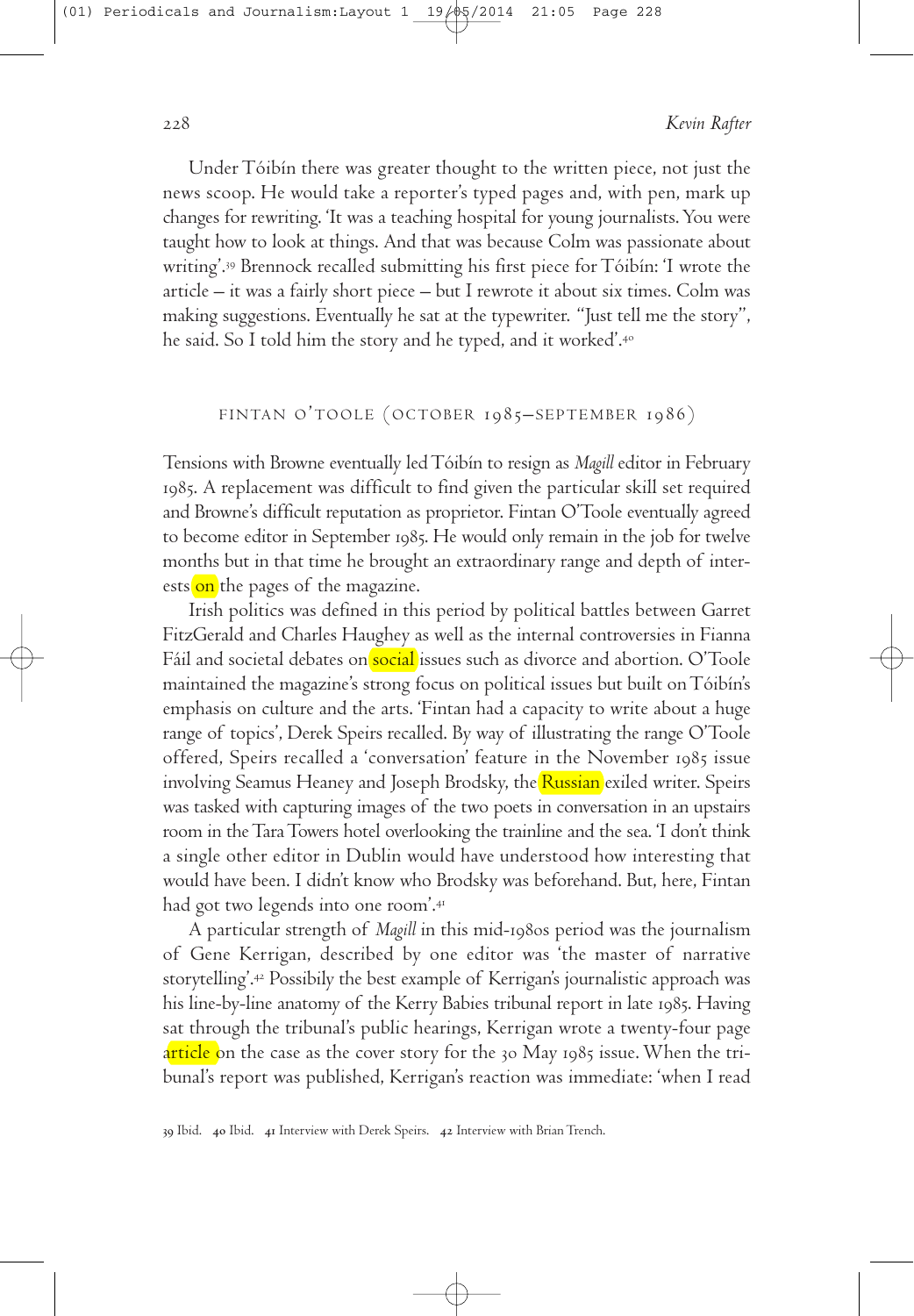the [tribunal] report and saw what the Irish papers made of it, I knew we had to do something more'.43 Kerrigan's 15,000 word article – and other media commentary – prompted the tribunal chairman judge Kevin Lynch to send *Magill* a lengthy statement defending his report. Kerrigan recalled the reaction in the *Magill* office when the hand-delivered letter arrived: 'We all looked at each other. We couldn't believe it. He had given<mark>'up </mark>just what we needed'.<sup>44</sup> In dramatic fashion, the magazine reproduced Lynch's correspondence in full, and made it the cover story in March 1986. A monthly magazine such as *Magill* had an ability to deal with these issues with lengthy articles: 'the magazine was able to send really top journalists to a story – a court case or a tribunal – and they could sit and listen for months before writing a word. Gene Kerrigan's articles on the Kerry Babies case was an example'.

### BRIAN TRENCH (JANUARY  $1987 - JANUARY$   $1988$ )

By September 1986 O'Toole had departed and Browne was once more seeking an editor for *Magill*.The official reason for the resignation was that O'Toole wanted to 'concentrate on writing' and that he would be continue an associaton with the magazine by joining a new editorial board. But the challenge of working with Browne was also a contributing factor. Browne was also by this stage heavily involved with the survival of the *Sunday Tribune* and a number of other publishing ventures.The seeds of *Magill*'s eventual demise were in some respects being sown with less attention being given to what was still at that point a commerical success.

The new editorial board was tasked with deciding editorial policy and content until a new editor was appointed. Along with Browne and O'Toole, the other members were Gene Kerrigan, who was now described as an associate editor, Gordon Colleary, chairman of Magill Publications, and Eileen Pearson, the general manager of the company. The magazine was seeking an editor with 'a record of outstanding achivement in journalism, preferably in the current affairs and politics areas'.The ideal candidate was expected to have an aptitude for investigative journalism and have an interest in sport, business and the arts, and also have organisational and production skills.The advert for the position reveals the self-image of the magzine at that time:

The editorship of *Magill* is a unique position in Irish journalism, offering an unmatched opportunity for journalistic excellence and public impact.

<sup>43</sup> The Guardian, 10 Feb. 1986. 44 Interview with Gene Kerrigan. Kerrigan's article appeared in the Nov. 1985 issue. 45 Interview with Mark Brennock. 46 Magill, Nov. 1986.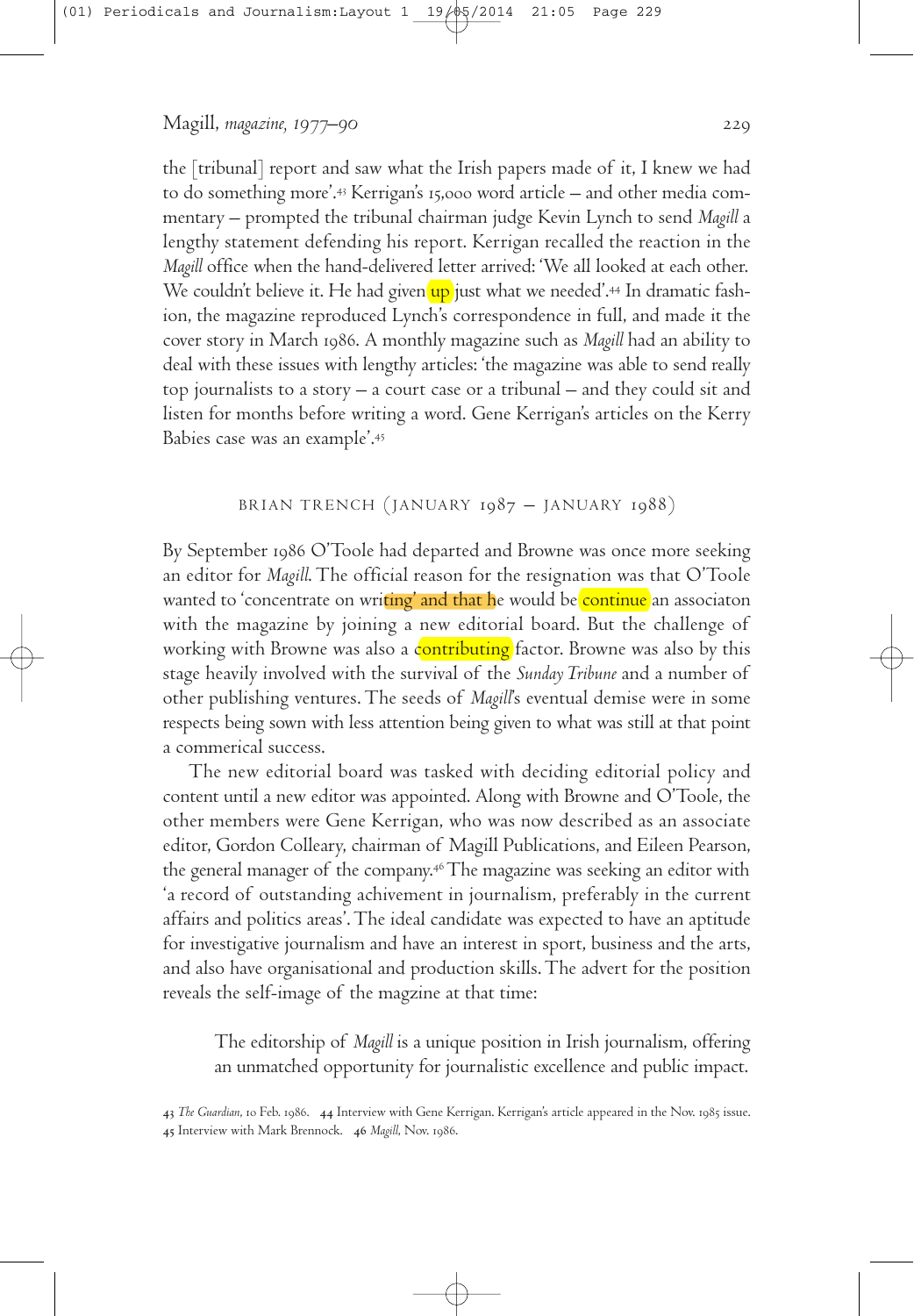The new editor will be expected to continue the policy and performance which has made *Magill* one of the most outstanding magazines in this part of the world.

BrianTrench – who had worked with the *Sunday Tribune* since November – was confirmed as editor in the January  $1987$  edition. A new editorial team was put in place including Michael O'Higgins, who had been a features writer with *Hot Press*, and regular contributors, the former editor Fintan O'Toole and Gene Kerrigan who was now described as a former staff writer. Trench was faced with a situation where there was little investment in the magazine. Advertising staff came and went.The print market was changing.The magazine's uniqueness to advertisers had gone. In 1986 the *Irish Times* took possession of a new colour press that allowed the newspaper to have colour in editorial and in advertising with an increased number of pages.Whereas previously *Magill* had the colour advertising market for high-end readers, now there was competition.Trench was also conscious of 'leakage' from the *SundayTribune* to *Magill* and confused brand identity: 'there must have been some confusion inVincent's head.When was he working for *Magill* and when was he working on the *SundayTribune*?When he had an idea where did he direct it?'.

## JOHN WATERS (FEBRUARY 1988 - OCTOBER 1988)

JohnWaters became *Magill*'*s* fourth editor in five years when he succeed Brian Trench in February 1988. Like his predecessors, Waters, who had built his reputation in *Hot Press* and *In Dublin*, appreciated what *Magill* represented: 'it excited, and there was great loyalty. It was never just a job'.49 But after nearly 150 issues,Waters knew the magazine needed a complete overhaul. Ireland in was a different place from that of 1977 when Browne first published *Magill*, or indeed from  $1983$  when  $T\acute{o}$ ibín first sat in the editor's chair. The Irish economy was still underperforming but there were some signs of growth. Moreover, the bitter social and moral debates that had dominated the middle years of the decade had reached a stalemate of sorts. Irish identity was undergoing a reassessment. Pride in Irishnesss was suddenly fashionable. U2 delivered *The Joshua Tree*, the international soccer team qualified for the 1988 European Championship, and the country embraced the tricolour and re-engaged with its national identity like at no time since the contemporary conflict in Northern Ireland started two decades previously. This new sense of Irish identity was best captured by Roddy Doyle in his debut novel *The Commitements* published in .

47 Ibid., Nov. 1986. 48 Interview with Brian Trench. 49 Interview with John Waters.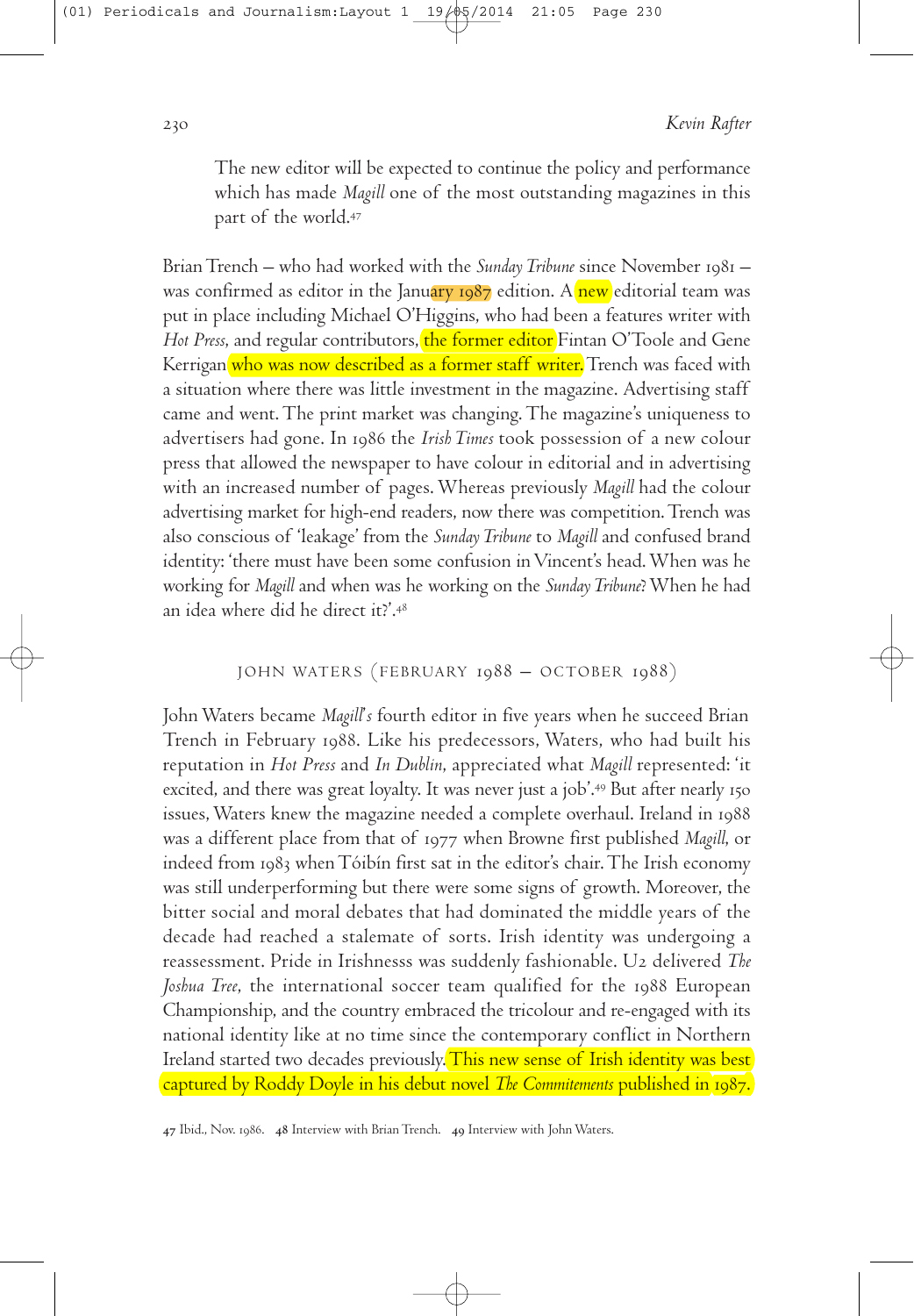Waters wanted *Magill* to engage with this new sense of adventure and the ambition to see Ireland prosper.The magazine under his editorship continued to focus on the ugly underbelly of contemporary Ireland – the growth of illegal drug user and the individuals and communities it ravaged; the arrival of AIDS – and there was a renewed focus on crime and the first generation of serious criminals threatening order in Irish society. UnderTóibín, the magazine had published several hardhitting articles on leading criminal figures.There was no attempt to glamourise these individuals.Waters picked up this theme. A leading criminal figure, Martin Cahill, featured as the cover story in March 1988 and again the following July. There was also an attempt to engage with the mainstream news agenda with strong reportage that provided a unique *Magill* perspective. In a similar way, the John O'Grady kidnapping and the fallout from the Gibraltar killings of three IRA members provided scope for narrative writing previously associated with Gene Kerrigan.

Waters was pleased with the work delivered by Michael O'Higgins, especially the O'Grady cover story for the May issue: 'it was as good a piece of journalism as Gene Kerrigan had ever done'. Eighteen pages were devoted to the O'Grady story. Headlined '23 days in hell', O'Higgins' article contained no shortage of detail on the kidnap and the main individuals involved: 'John O'Grady was standing at the top of his stairs when Dessie O'Hare, attired in a grey suit and black balaclava, came smashing through the wooden framed glass panels of his front door with a sledge-hammer. Up to that point it had been an unremarkable day'.

#### **CONCLUSION**

Sales of *Magill*, which peaked just below 45,000 copies in 1980, had averaged in the early 30,000 range in the intial period of publication and returned to that level throughout the mid-1980s. By 1988, however, monthly sales had declined to just over 20,000 copies, and a year later they were reported as having hit a low of 13,000.51 In February 1989 the Revenue Commissioners sought to wind up Magill Publications arising from – what Browne confirmed – was an outstanding tax bill of  $\mathcal{E}_{41,000}$  and interest charges of  $\mathcal{E}_{20,000}$  with a further  $\pounds$ 20,000 in dispute. $^{52}$  The magazine's cover price was increased in April 1990 from  $£1.10$  to  $£1.80$  to counter continuing losses. One competitor described this 60 per cent increase in cover price as 'hardly a recipe for commercial success'.

Despite various legal and financial maneuverings *Magill* was no longer a viable proposition, while editorially it was an increasingly weak publication losing

50 Magill, May 1988. 51 The Phoenix, 9 Mar. 1990. 52 Irish Times, 18 Feb. 1989. 53 The Phoenix, 20 Apr. 1990.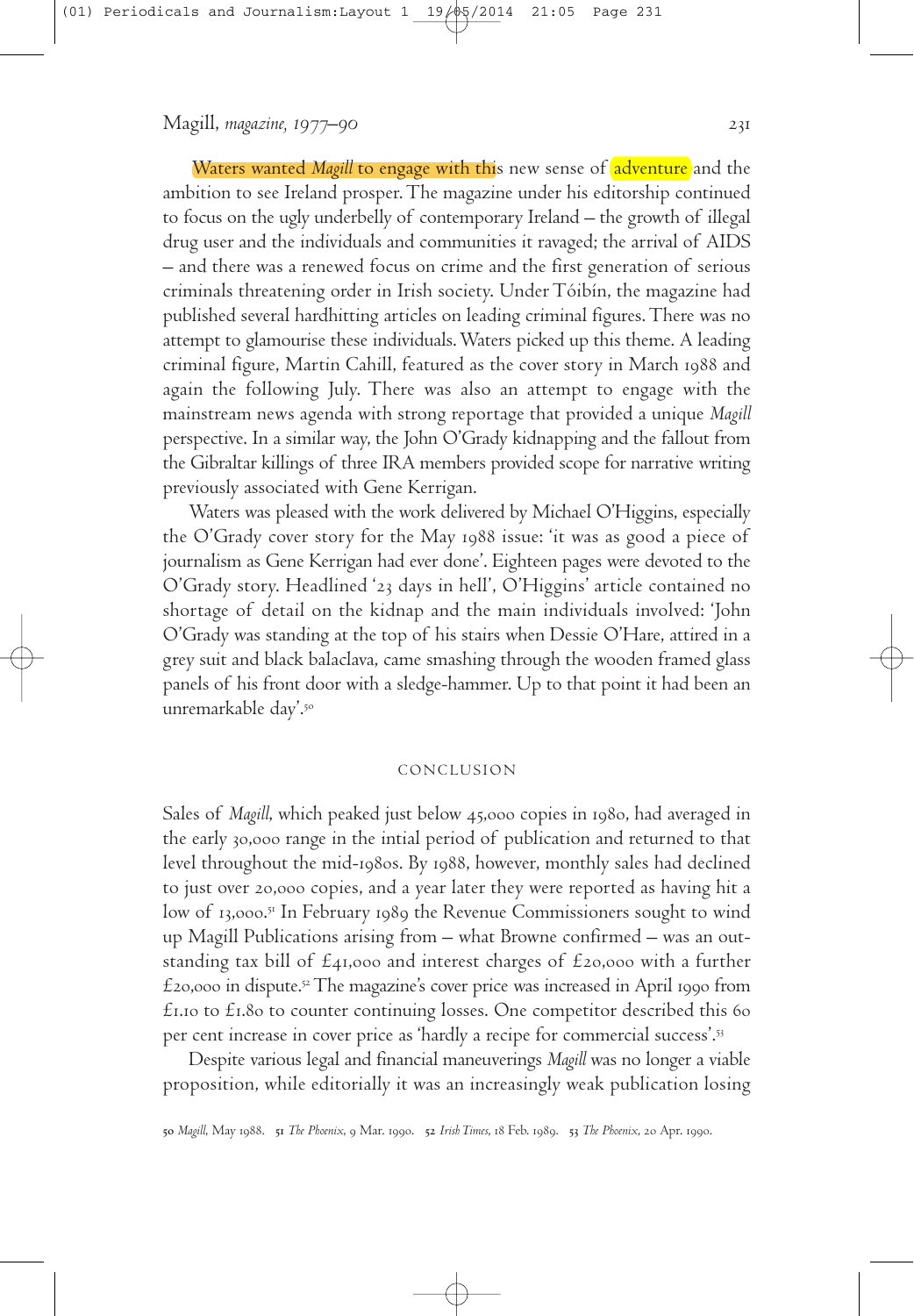ground to competitors, including *The Phoenix* magazine. A lack of investment and continued personnel change impacted on editorial consistency, and this ultimately hit sales and made securing advertising even more difficult. The advantages that *Magill* held in its initial years – including colour advertising and long-form journalism articles – were no longer unique. In the relative calm after the party political battles and social-moral debates that defined the 1980s, *Magill* was increasingly a marginal publication. It was outflanked on one side by *The Phoenix* with its mix of business and polticial gossip and on the other by the national newspapers that had adapted their editorial offerings to include longer articles, many by names who had first emerged in *Magill*.The magazine did not appear in January 1990 and while it returned to the newsstands this was only a temporary respite – *Magill* ceased publication in August .

*Nusight* had been Vincent Browne's first venture into media ownership and, like his subsequent publications, the undertaking did not last. Over the following forty years there were other titles including *Magill*, *Status*, *MagillTV Guide*, the *SundayTribune*, *CollegeTribune*, the *DublinTribune* and *Village* magazine. An inability to sustain some of these publications may, in part, be attributed to Browne's insistence on filling the dual role of editor and publisher. He saw no conflict in operating on both the editorial and commercial sides: 'my job is not to sell newspapers. I am not a newsagent or a newsvendor. My job is to behave as a journalist. I happen to believe there isn't a conflict between good journalism and selling newspapers and magazines'. There may not have been be a direct conflict but the real challenge may have been on focus, time and prioritisation of the tasks associated with the two demanding roles.

The launch of *Status*, which first appeared on the newsstands in early 1981, is an example of how *Magill* was repeatedly put under pressure by other ambitions. At first glance the idea for *Status* made sense.The overheads for a monthly magazine like *Magill* were high. One way to reduce costs was to spread the overheads across more than a single publication. Browne was taken with the idea of publishing a news magazine for women. He wanted a magazine that would deal with women's issues and current affairs generally from a women's perspective. By tapping into this market, Browne estimated that a news magazine for women would sell 30,000 copies per issue with a readership of some 150,000 women. It was a very ambitious target, and almost led to the closure of both titles.

The two magazines operated out of the Merrion Row offices.They shared staff. Robert Armstrong and Aidan Dunne designed both publications, while Gene Kerrigan and Paddy Agnew wrote for the two magazines. Browne secured

54 Irish Times, 16 Aug. 1990. 55 Ibid., 16 Apr. 1983.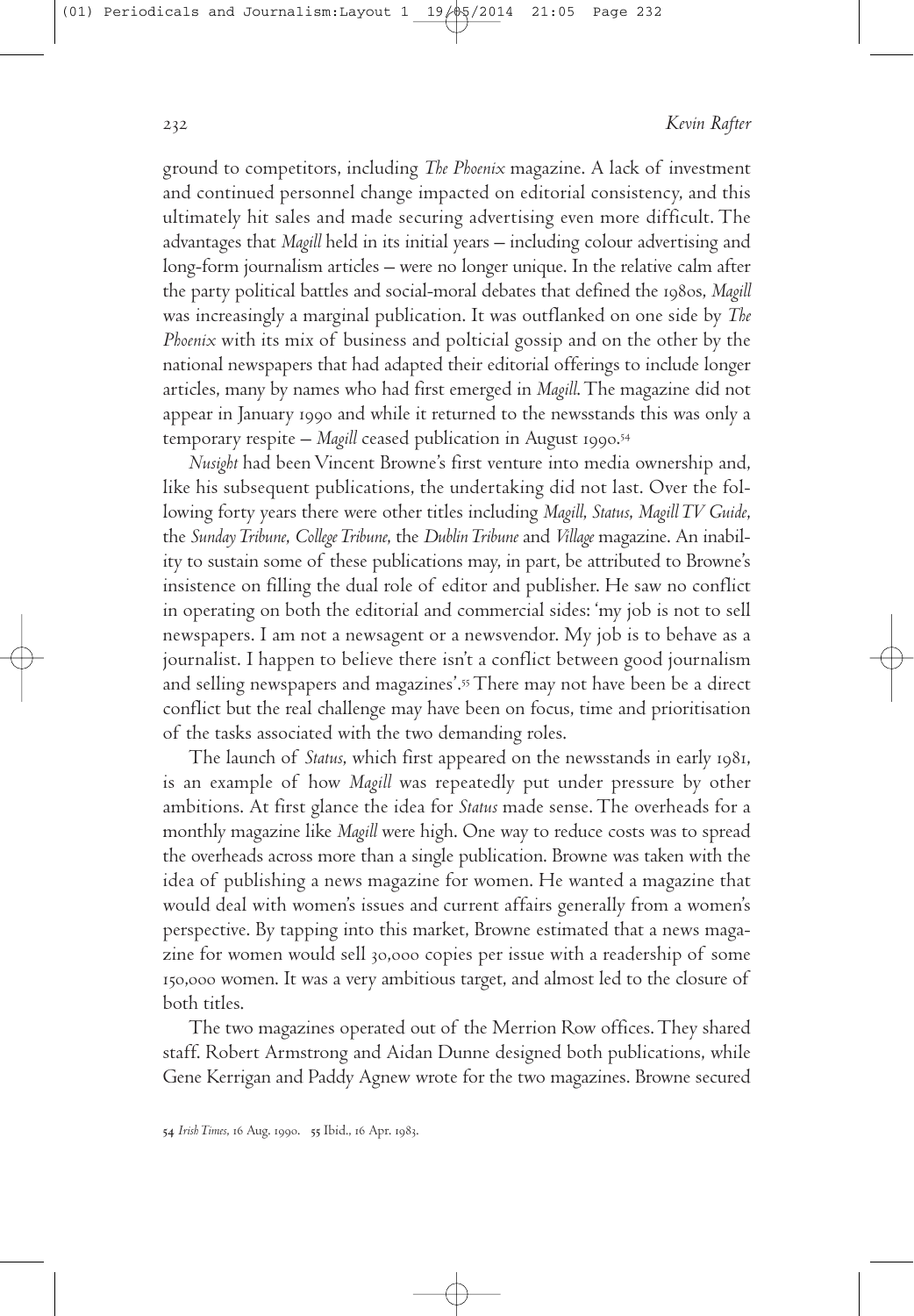a scoop in convincing Marian Finucane to leave RTÉ to edit the new title. Pat Brennan was appointed as deputy editor.The launch was backed by a prominent radio advertising campaign, although there was some confusion over the correct pronunciation of the title.While the promise was news coverage from a women's perspective, there were occasions when the magazine responded to the general news agenda. For example, in the first issue Nell McCafferty wrote about the Stardust fire: 'the morgue, last Saturday night, was closed. Clearly visible, in the lamplight, above the red brick wall was the white tip of the canvass tent that had been pitched in the yard.Within the tent lay the forty-eight young bodies that had been brought to the city centre from the Stardust Ballroom out in Artane'.56 The dramatic cover images in August 1981 came from the H-Block riots at the British embassy in Dublin. The demonstration on 18 July 1981 happened ahead of the next issue of *Magill* but just prior to the *Status* publication deadline. Following an intervention by Browne, a profile of MotherTeresa and a feature on night-cleaners were thrown out to make way for a five-page report on the embassy riots and analysis of the Garda response.

According to several of those involved with *Status* the concept of a current affairs magazine for women met with strong resistance from advertisers.The early 1980s was a difficult economic environment for the wider media, so the challenge was always going to be tough for such a specialised publication.The monthly magazine struggled to sell more than 18,000 copies, well below its ambitious 30,000 circulation target. There were other problems. Finucane was listed as editor for the first three issues. But relations with Browne were strained. By the fourth issue, in June 1981, she had resigned. With a difficult financial position, there were concerns that *Status* would bring down *Magill*.Towards the end of 1981, after less then twelve issues, it was decided to cease publication. Pat Brennan, who subsequently moved to become deputy editor of *Magill*, recalled: 'a trade magazine would have made sense, but we picked a magazine that was never going to make money.We didn't think it through'.

One of Browne's biggest achievements was establishing *Magill* as a quality current affairs magazine with both readers and advertisers. But the ambition to extend his publishing interests – and, in particular, to own a Sunday newspaper – led him away from the monthly current affairs magazine.This drive to expand his range of publications contributed to the weakening of *Magill* and its ultimately demise in 1990. It undoubtedly also contributed to Browne's loss of control of the *Sunday Tribune* in 1992 and his removal as editor in 1994.

Explaining the closure of *Magill* in 1990 Browne identified decisions taken at the time of the editorial transition seven years earlier: 'I should have got out

56 Status, Mar. 1981. 57 Interview with Pat Brennan.